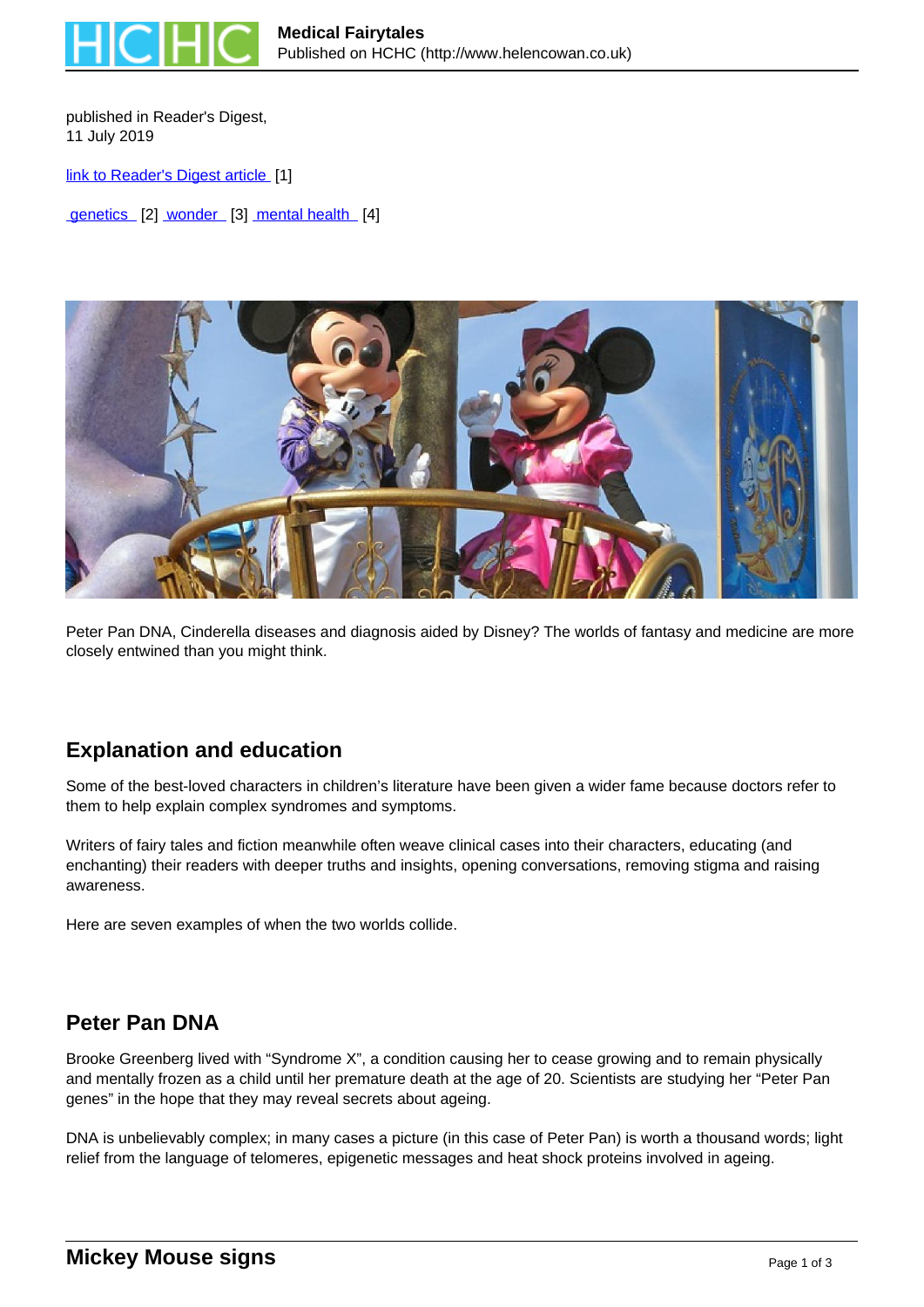

When doctors detect three close circles on body scans, they commonly refer to sighting of the "Mickey Mouse sign" since the shape seen can look a lot like Mickey.

Seen on an ultrasound scan, the Mickey Mouse sign can diagnose blood clots [5] in the leg and brain abnormalities in developing babies. If red blood cells in the urine take on the appearance of Mickey, it may be a sign of kidney trouble.

When diagnosing progressive supranuclear palsy (a degenerative brain disease), doctors use MRI scans to look not only for the Mickey Mouse sign but also for the hummingbird sign and the morning glory sign. It is true that pictures are more powerful than words.

# **Alice in Wonderland growth elixir**

When Alice nibbled the cookie inside the box that was famously marked "Eat me", she grew bigger and bigger until her head struck the roof of the hall.

Children with growth hormone deficiency [6] grow slowly. Doctors can replace the missing hormone by prescribing a man-made version of it in drug form. "Better than Alice in Wonderland's Growth Elixir" is how Dr Paul Saenger from the Albert Einstein College of Medicine described these drugs, since they can help children return to the height expected for their age.

### **Sleeping Beauty Syndrome**

In Kleine-Levin syndrome [7], people sleep excessively and become bedridden and uncommunicative for days, weeks or months at a time before returning to apparent perfect health. The disorder "robs children and young adults of big pieces of their lives, one agonizing episode at a time".

### **Cinderella diseases**

When Cinderella had done her work, she used to go to the chimney corner and sit down among the cinders and ashes to keep warm. Thus she came to be called Cinderella. There is a type of skin disease called Cinderella or ashy dermatosis, since the skin is covered in bluish-grey patches rather like ash from the fire.

The term 'Cinderella disease [8]' is also used in scientific literature to describe those diseases which are rather poorly researched and funded, just as Cinderella in the fairy tale wore rags whilst her sisters wore fine dresses.

# **Death in Disney**

It is not until about ten years of age that children understand that death is irreversible, permanent and inevitable, according to Meredith Cox from the College of New Jersey. She writes that "fairy tales can help children tackle their darkest and scariest thoughts about separation, rejection, abandonment and death".

The Lion King, for example, helpfully portrays "a gamut of typical grieving emotions, with self-blame, anger and sadness seen". Less helpful is the death of the mother in Bambi, when grief is absent. "That the loved one can always be a part of them, even after death, is seen when Musafa returns to communicate with Simba in the Lion King".